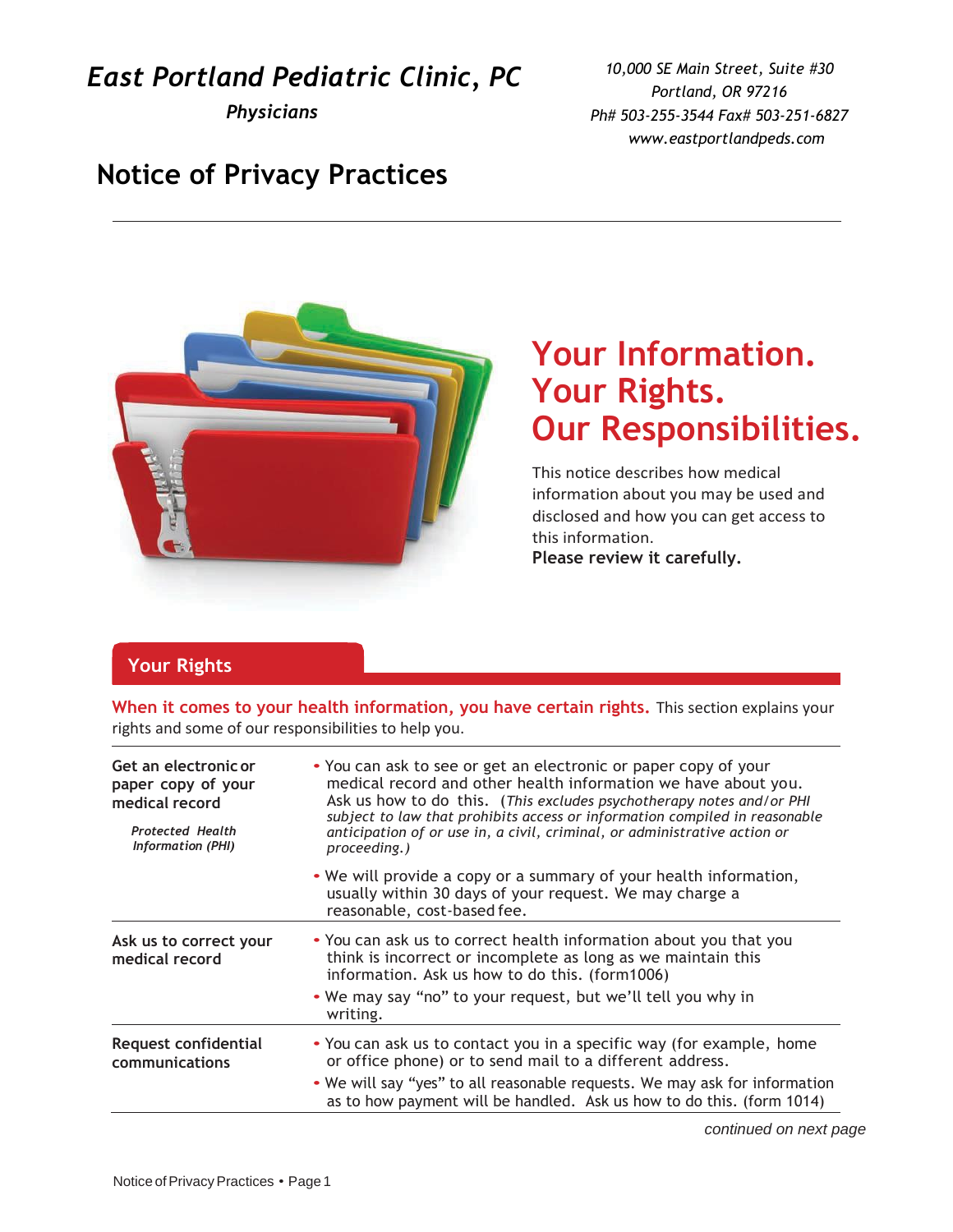| Your Rights continued                                        |                                                                                                                                                                                                                                                                                                                                                                                                                                                                                                                                                                                           |
|--------------------------------------------------------------|-------------------------------------------------------------------------------------------------------------------------------------------------------------------------------------------------------------------------------------------------------------------------------------------------------------------------------------------------------------------------------------------------------------------------------------------------------------------------------------------------------------------------------------------------------------------------------------------|
| Ask us to limit what<br>we use or share                      | • You can ask us not to use or share certain health information for<br>treatment, payment, or our operations. Please discuss restrictions<br>with your physician. (form 1014)<br>. We are not required to agree to your request, and we may say                                                                                                                                                                                                                                                                                                                                           |
|                                                              | "no" if it would affect your care.<br>. If you pay for a service or health care item out-of-pocket in full,<br>you can ask us not to share that information for the purpose of<br>payment or our operations with your health insurer.<br>. We will say "yes" unless a law requires us to share that<br>information.                                                                                                                                                                                                                                                                       |
| Get a list of those with<br>whom we've shared<br>information | . You can ask for a list (accounting) of the times we've shared your<br>health information for six years prior to the date you ask, who we<br>shared it with, and why.<br>. We will include all the disclosures except for those about<br>treatment, payment, and health care operations, and certain other<br>disclosures (such as any you asked us to make or those family<br>members or friends that have been involved in your care). We'll<br>provide one accounting a year for free but will charge a<br>reasonable, cost-based fee if you ask for another one within 12<br>months. |
| Get a copy of this<br>privacy notice                         | • You can ask for a paper copy of this notice at any time, even if you<br>have agreed to receive the notice electronically. We will provide you<br>with a paper copy promptly.                                                                                                                                                                                                                                                                                                                                                                                                            |
| Choose someone<br>to act for you                             | • If you have given someone medical power of attorney or if someone<br>is your legal guardian, that person can exercise your rights and<br>make choices about your health information.<br>• Legal documentation must be provided that proves the person has<br>this authority and can act for you before we take any action.                                                                                                                                                                                                                                                              |
| File a complaint if<br>you feel your rights<br>are violated  | . You can complain if you feel we have violated your rights by<br>contacting us using the information on page 1.<br>• You can file a complaint with the Secretary of the Department of<br>Health and Human Services, U.S. Department of Health and Human<br>Services Office for Civil Rights by sending a letter to 2201 Sixth<br>Avenue-M/S: RX-11 Seattle, WA 98121-1831, calling 206-615-2290, TDD<br>206-615-2296 or visiting www.hhs.gov/ocr/privacy/hipaa/complaints/.<br>. We will not retaliate against you for filing a complaint.                                               |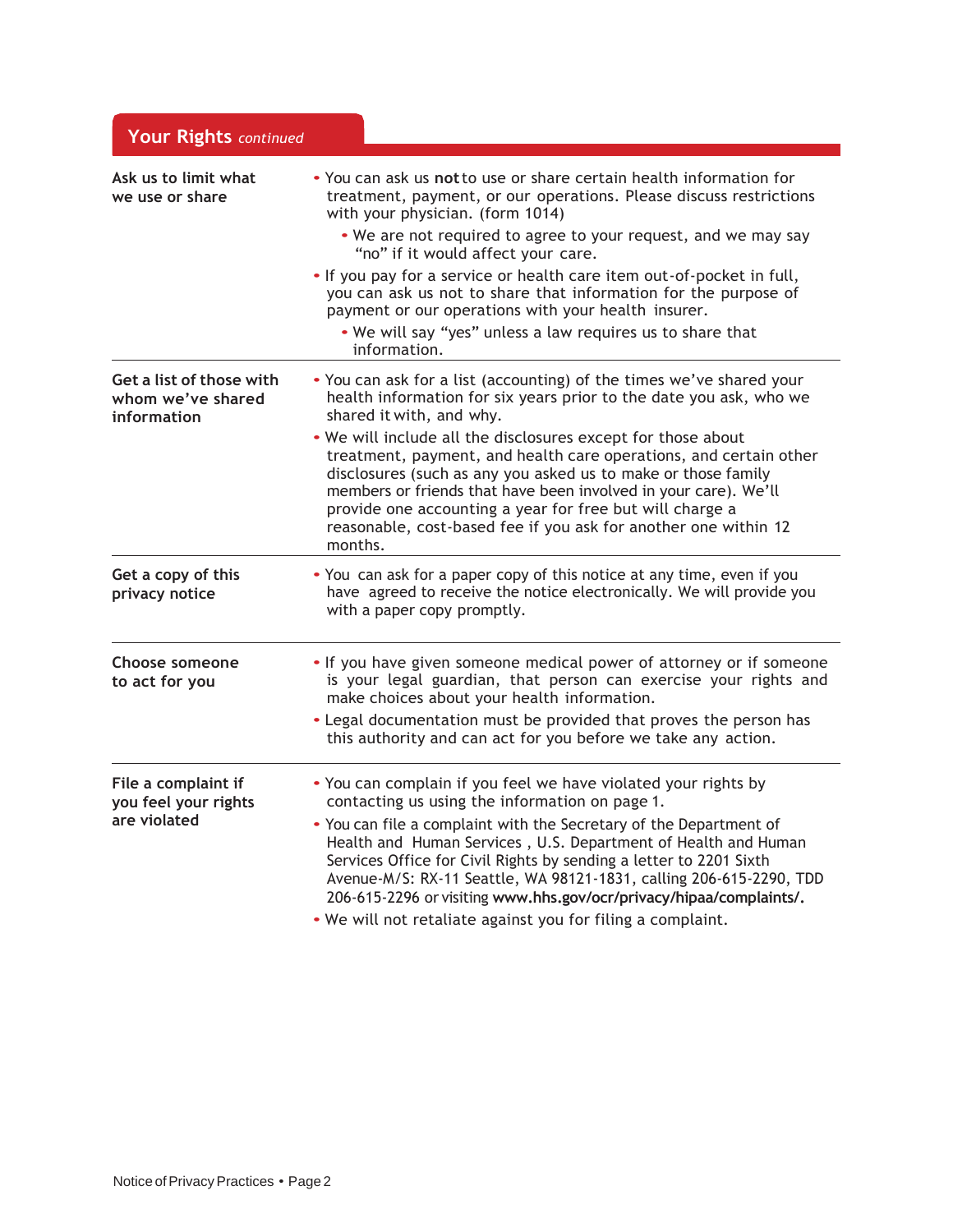**For certain health information, you can tell us your choices about what we share.** If you have a clear preference for how we share your information in the situations described below, talk to us. We may ask you to document what you want us to do, and we will follow your instructions.

| In these cases, you have<br>both the right and choice<br>to tell us to:                        | • Share information with your family, close friends, or others<br>involved in your care. (A release must be signed by you.)<br>• Share information in a disaster relief situation<br>If you are not able to tell us your preference, for example if you are<br>unconscious, we may go ahead and share your information if we believe it<br>is in your best interest. We may also share your information when<br>needed to lessen a serious and imminent threat to health or safety. |
|------------------------------------------------------------------------------------------------|-------------------------------------------------------------------------------------------------------------------------------------------------------------------------------------------------------------------------------------------------------------------------------------------------------------------------------------------------------------------------------------------------------------------------------------------------------------------------------------|
| In these cases we never<br>share your information<br>unless you give us<br>written permission: | • Marketing purposes<br>• Sale of your information<br>• Most sharing of psychotherapy notes                                                                                                                                                                                                                                                                                                                                                                                         |

## **Our Uses and Disclosures**

**How do we typically use or share your health information?** We typically use or share your health information in the following ways.

| <b>Treat you</b>                 | • We can use your health information<br>and share it with other professionals<br>who are treating you.                                                                                 | <b>Example:</b> A doctor treating you<br>for an injury asks another doctor<br>about your overall health                |  |
|----------------------------------|----------------------------------------------------------------------------------------------------------------------------------------------------------------------------------------|------------------------------------------------------------------------------------------------------------------------|--|
|                                  | • Confidential information between<br>minor and physician will be kept<br>confidential unless authorized for<br>release by the patient or deemed by<br>physician to affect their care. | condition.                                                                                                             |  |
| Run our<br>organization          | • We can use and share your health<br>information to run our practice, improve<br>your care, and contact you when<br>necessary.                                                        | <b>Example:</b><br>health<br>We use<br>information about you to manage<br>your treatment and services.                 |  |
| <b>Bill for your</b><br>services | • We can use and share your health<br>information to bill and get payment from<br>health plans or other entities.                                                                      | <b>Example:</b> We give information<br>about you to your health<br>insurance plan so it will pay for<br>your services. |  |

*continued on next page*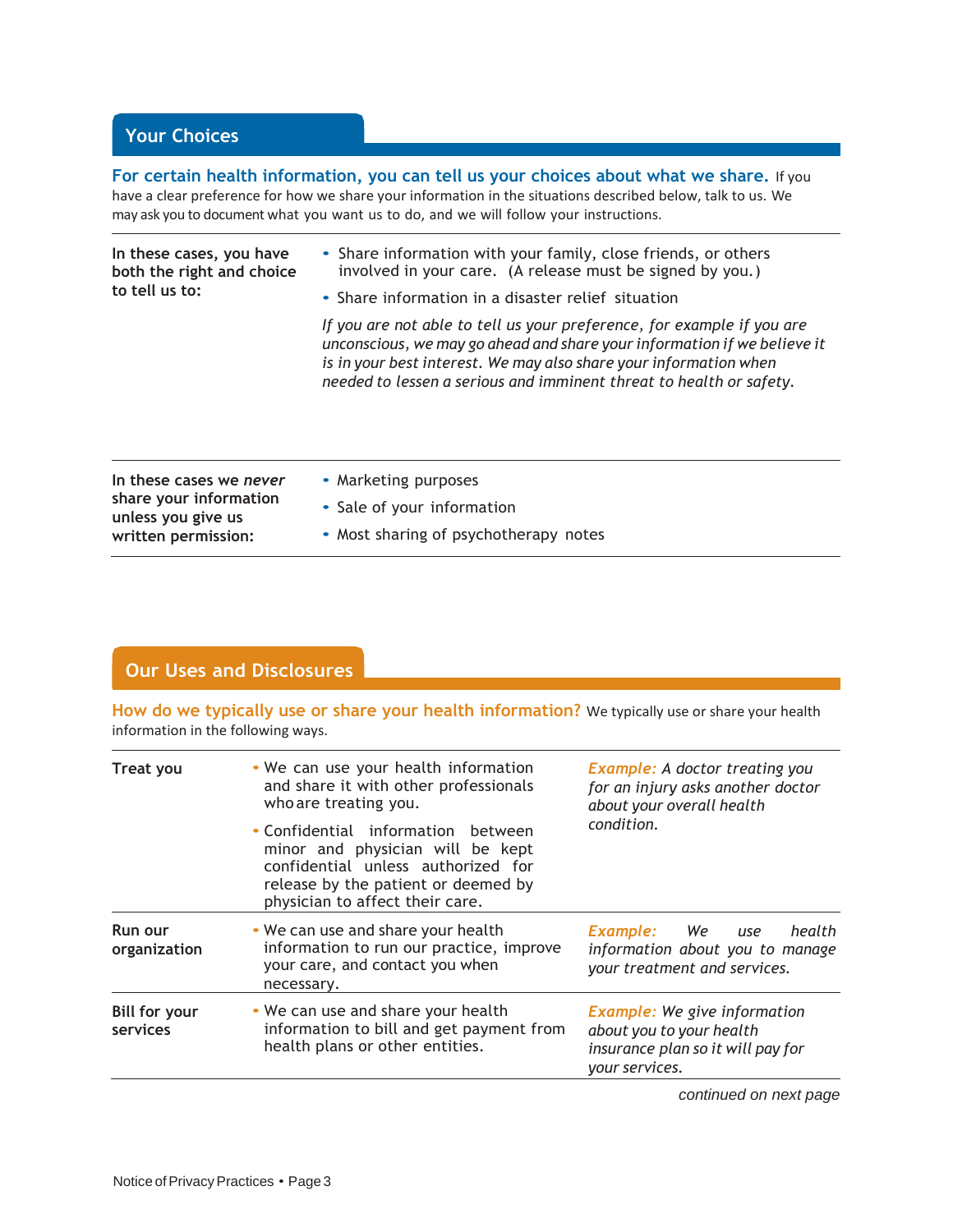**How else can we use or share your health information?** We are allowed or required to share your information in other ways – usually in ways that contribute to the public good, such as public health and research.

.<br>We have to meet many conditions in the law before we can share your information for these purposes. For more information see: **[www.hhs.gov/ocr/privacy/hipaa/understanding/consumers/index.html](http://www.hhs.gov/ocr/privacy/hipaa/understanding/consumers/index.html).**

| Help with public health<br>and safety issues                                           | . We can share health information about you for certain situations<br>such as:<br>• Preventing disease<br>• Helping with product recalls<br>• Reporting adverse reactions to medications<br>• Reporting births/deaths<br>• Reporting suspected abuse, neglect, or domestic violence<br>• Preventing or reducing a serious threat to anyone's health or<br>safety                                                                                                                                                                    |
|----------------------------------------------------------------------------------------|-------------------------------------------------------------------------------------------------------------------------------------------------------------------------------------------------------------------------------------------------------------------------------------------------------------------------------------------------------------------------------------------------------------------------------------------------------------------------------------------------------------------------------------|
| Do research                                                                            | . We can use or share your information for health research.                                                                                                                                                                                                                                                                                                                                                                                                                                                                         |
| Comply with the law                                                                    | . We will share information about you if state, local or federal laws<br>require it, including with the Department of Health and Human<br>Services if it wants to see that we're complying with federal<br>privacy law.                                                                                                                                                                                                                                                                                                             |
| Respond to organ and<br>tissue donation requests                                       | . We can share health information about you with organ<br>procurement organizations.                                                                                                                                                                                                                                                                                                                                                                                                                                                |
| Work with a medical<br>examiner or funeral director                                    | . We can share health information with a coroner, medical<br>examiner, or funeral director when an individual dies.                                                                                                                                                                                                                                                                                                                                                                                                                 |
| Address workers'<br>compensation, law<br>enforcement, and other<br>government requests | . We can use or share health information about you:<br>• For workers' compensation claims<br>• For law enforcement purposes or with a law enforcement<br>official<br>• If you are an inmate of a correctional facility & your physician<br>created or received your protected health information in the<br>course of providing care to you.<br>. With health oversight agencies for activities authorized by law<br>• For special government functions such as military, national<br>security, and presidential protective services |
| Respond to lawsuits and<br>legal action                                                | . We can share health information about you in response to a<br>court or administrative order, or in response to a subpoena                                                                                                                                                                                                                                                                                                                                                                                                         |
| Communication                                                                          | • We may contact you by phone & leave a message on the<br>phone numbers you have provided us regarding appointment<br>reminders, test results etc<br>. If we are unable to obtain consent from you due to a<br>communication barrier the physician may determine to share<br>your information without consent if it would affect your<br>health.                                                                                                                                                                                    |
| <b>Pictures</b>                                                                        | . We may post patient/family pictures in the clinic that have<br>been given to us by the patient/family for this purpose.                                                                                                                                                                                                                                                                                                                                                                                                           |

- *We do not create or manage a hospital directory.*
- *We do not create psychotherapy notes at this practice*